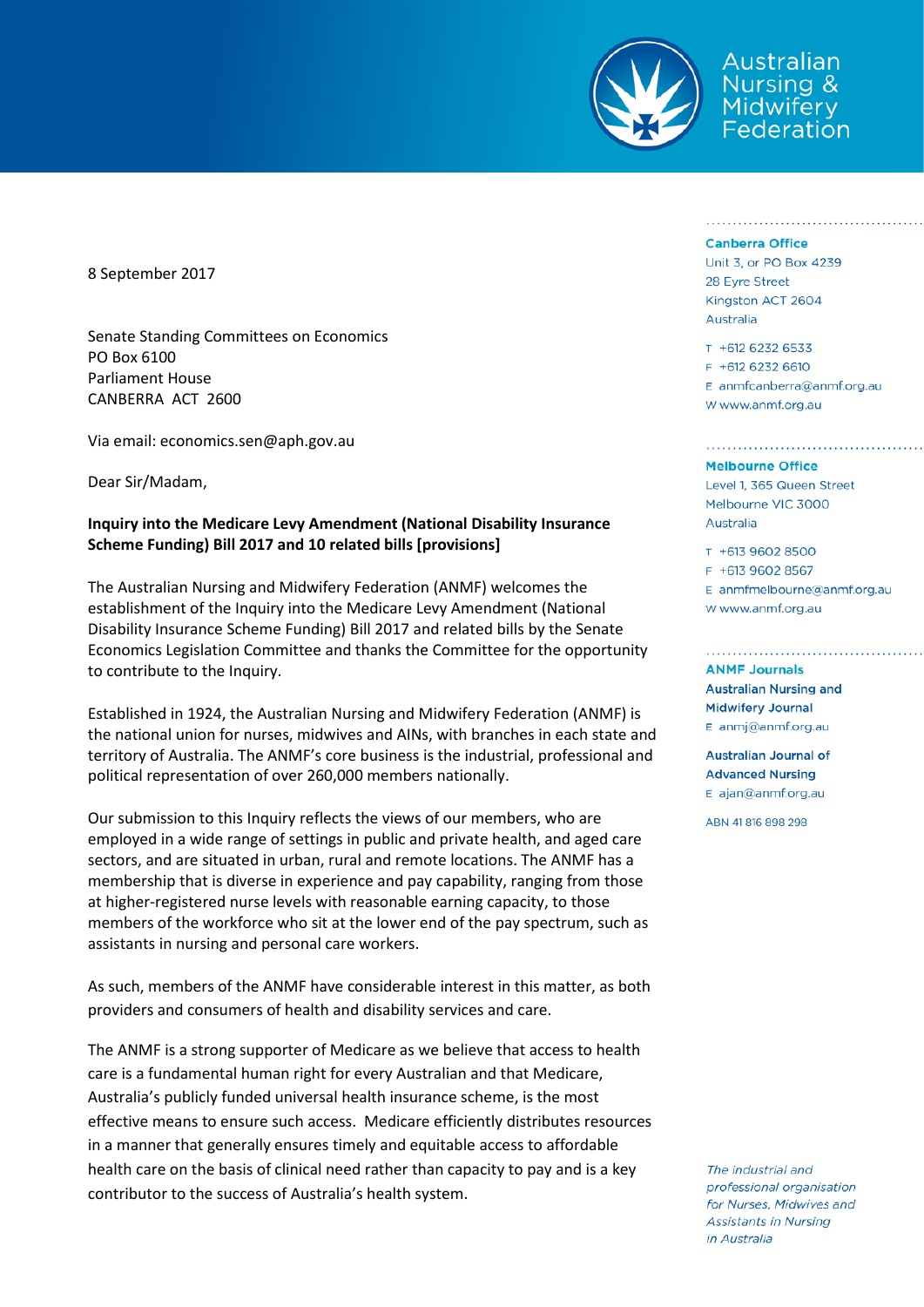

The ANMF supports the current arrangements for the taxpayer funded Medicare levy of 2% of taxable income as a reasonable means to provide part funding of the health system. However, the ANMF is opposed to a blanket increase to the Medicare levy by 0.5% to 2.5% of taxable income for all eligible taxpayers for a range of reasons, which include our view that increasing the levy is neither a fair or efficient way to obtain funding for the National Disability Insurance Scheme (NDIS).

The ANMF supports the NDIS and strongly supports the government taking steps to ensure that the scheme is fully and appropriately funded but we do not believe that funding for the NDIS should be tied to the Medicare levy.

Providing for the disabled is about ensuring appropriate services and supports are in place to maximise the purpose, meaning and quality of life for those living with disability, and should be funded accordingly. But it is important to note that being disabled is not a health matter; it is therefore not appropriate to use the Medicare levy, which is widely recognised as funding health care.

The Medicare levy is well established and accepted by the community as a fair and reasonable way for all taxpayers to contribute to the nation's public health system, which is then able to deliver reasonable health outcomes for our society. Tying the Medicare levy to funding the NDIS risks creating a prejudice among the community that disability is increasing health care costs without the benefit of providing increased health services for all. Other mechanisms for funding the NDIS must be sought and utilised.

The ANMF considers there are other fairer options available, which could, and should, be used to provide funding for the NDIS. The most obvious to our members is to reverse the corporate tax rate cut introduced in the 2016 federal budget. The cut was justified by the Prime Minister with a claim that reducing company tax would reduce taxes on workers and their salaries, implying it would lead to increased wages and salaries for workers. This did not, and is not occurring. The current record lack of growth in wages is well established and well publicised by commentators and economists, including the Governor of the Reserve Bank who has warned about the negative impact of such severe lack of growth in wages for the economy.

There is little evidence to suggest that the strategy of reducing company tax brings any significant benefit to the wider community and therefore to the economy. It is abundantly clear that the decision to cut corporate tax is a political and not an economic one. Economists suggest that cutting corporate rates:

- will only increase the incomes of Australians by 0.8%;
- will see a third of the resulting increase in GDP leave the country in the pockets of foreign owned multinationals, as will much of the profit from any increased activity;
- will have little impact on Australian investors, who effectively pay tax on corporate profits at their personal rate of income tax;
- will provide a windfall for foreign investors while local small and medium businesses will have to bear increased costs; and,

The industrial and professional organisation for Nurses, Midwives and **Assistants in Nursing** in Australia